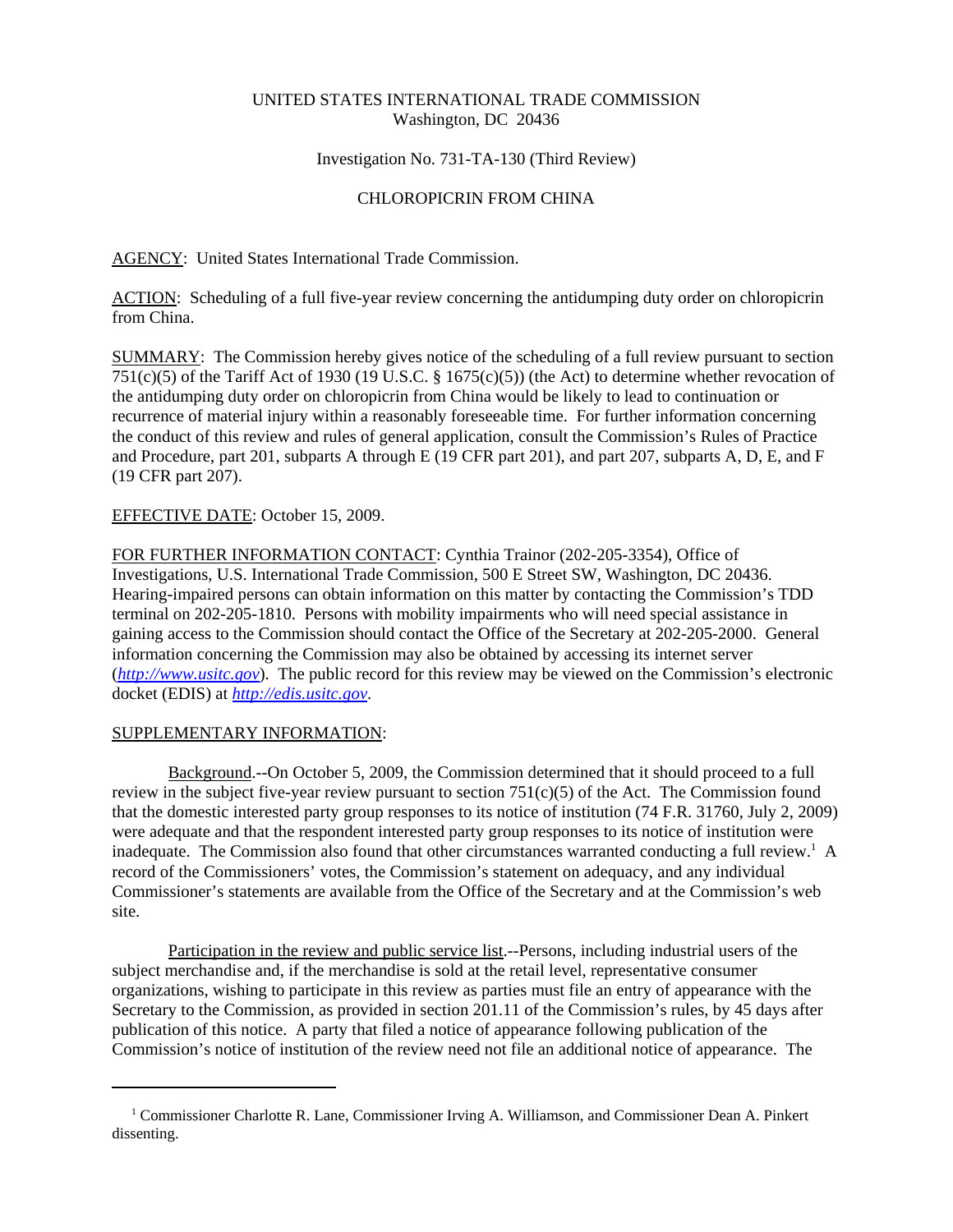Secretary will maintain a public service list containing the names and addresses of all persons, or their representatives, who are parties to the review.

Limited disclosure of business proprietary information (BPI) under an administrative protective order (APO) and BPI service list.--Pursuant to section 207.7(a) of the Commission's rules, the Secretary will make BPI gathered in this review available to authorized applicants under the APO issued in the review, provided that the application is made by 45 days after publication of this notice. Authorized applicants must represent interested parties, as defined by 19 U.S.C. § 1677(9), who are parties to the review. A party granted access to BPI following publication of the Commission's notice of institution of the review need not reapply for such access. A separate service list will be maintained by the Secretary for those parties authorized to receive BPI under the APO.

Staff report.--The prehearing staff report in the review will be placed in the nonpublic record on January 29, 2010, and a public version will be issued thereafter, pursuant to section 207.64 of the Commission's rules.

Hearing.--The Commission will hold a hearing in connection with the review beginning at 9:30 a.m. on February 18, 2010, at the U.S. International Trade Commission Building. Requests to appear at the hearing should be filed in writing with the Secretary to the Commission on or before February 10, 2010. A nonparty who has testimony that may aid the Commission's deliberations may request permission to present a short statement at the hearing. All parties and nonparties desiring to appear at the hearing and make oral presentations should attend a prehearing conference to be held at 9:30 a.m. on February 12, 2009, at the U.S. International Trade Commission Building. Oral testimony and written materials to be submitted at the public hearing are governed by sections 201.6(b)(2), 201.13(f), 207.24, and 207.66 of the Commission's rules. Parties must submit any request to present a portion of their hearing testimony in camera no later than 7 business days prior to the date of the hearing.

Written submissions.--Each party to the review may submit a prehearing brief to the Commission. Prehearing briefs must conform with the provisions of section 207.65 of the Commission's rules; the deadline for filing is February 8, 2010. Parties may also file written testimony in connection with their presentation at the hearing, as provided in section 207.24 of the Commission's rules, and posthearing briefs, which must conform with the provisions of section 207.67 of the Commission's rules. The deadline for filing posthearing briefs is March 1, 2010; witness testimony must be filed no later than three days before the hearing. In addition, any person who has not entered an appearance as a party to the review may submit a written statement of information pertinent to the subject of the review on or before March 1, 2009. On March 24, 2009, the Commission will make available to parties all information on which they have not had an opportunity to comment. Parties may submit final comments on this information on or before March 29, 2010, but such final comments must not contain new factual information and must otherwise comply with section 207.68 of the Commission's rules. All written submissions must conform with the provisions of section 201.8 of the Commission's rules; any submissions that contain BPI must also conform with the requirements of sections 201.6, 207.3, and 207.7 of the Commission's rules. The Commission's rules do not authorize filing of submissions with the Secretary by facsimile or electronic means, except to the extent permitted by section 201.8 of the Commission's rules, as amended, 67 Fed. Reg. 68036 (November 8, 2002). Even where electronic filing of a document is permitted, certain documents must also be filed in paper form, as specified in II (C) of the Commission's Handbook on Electronic Filing Procedures, 67 Fed. Reg. 68168, 68173 (November 8, 2002).